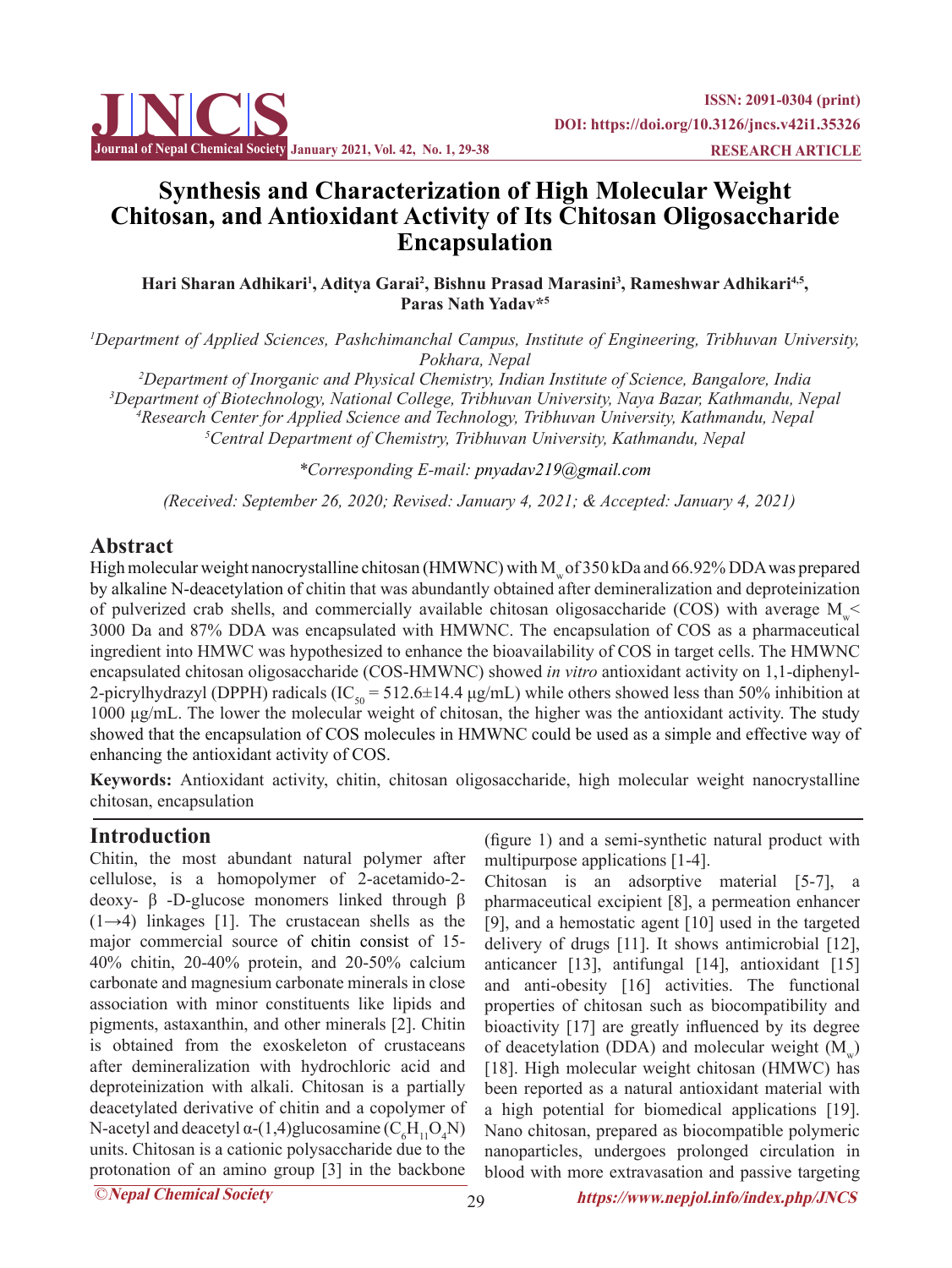

*Figure 1: Deacetylation: conversion of chitin to chitosan*

[20]. So, it is a suitable drug delivery candidate [21-22] with a controlled delivery to the target cells in a sustained release manner by enhanced permeation and retention (EPR) effect [23]. The nanocrystalline chitosan, with a high hydrophilic and nanoparticulate creating behavior, has a great potential for the development of new complexes for regenerative medicine and tissue engineering [24].

The antioxidant defense mechanism involves scavenging and minimizing the formation of free radicals and reactive oxygen species (ROS). The systemic ineffectiveness in antioxidant defense mechanism causes oxidative stress and cellular damage [25] that leads to the progress of chronic and age-related diseases like cancer and immune system decline [26-27]. Chitosan is a sustainable natural antioxidant and its antioxidant activity is owing to the abstraction of a proton from free radicals by an amino group in the C2 position and hydroxy groups in the C3 and C6 positions of the pyranose ring [13,28]. Low molecular weight chitosan shows more scavenging of free radicals [29-30] due to its higher mobility that minimizes the possibility of both intermolecular and intramolecular hydrogen bond formation and the amino groups remain rather free to abstract proton from free radicals [29].

Chitosan has been used in the target delivery of the anticancer therapeutic agent, and nano chitosan loaded with the therapeutic agent is more stable with enhanced permeability and bioactivity [31]. Due to in *vivo* renal degradation, chitosan is less toxic to healthy cells [32]. Nano chitosan is biocompatible and gets internalized by the cells [33].

Encapsulation is the technique of loading a therapeutic agent inside a suitable carrier. The carrier brings about the increase in stability, bioavailability, and delivery of the therapeutic agent in a sustained release manner that prolongs its cellular uptake and presence in blood [34-35]. Cellular uptake of the encapsulated agent is essentially dependent on the charge of the Carrier [36]. The cationic carrier makes its way towards the negatively charged cell membranes [37].

The work comprised of extraction of chitin from crab shells and alkaline N- deacetylation of chitin to chitosan, preparation of high molecular weight nanocrystalline chitosan (HMWNC), physicochemical and structural characterization of HMWNC, encapsulation of COS in HMWNC and correlative study of antioxidant activity of HMWNC, COS and the encapsulated COS-HMWNC.The purpose of this work lies in bioconversion of hazardous fishery wastages of crab shells into chitosan as a value-added biomaterial of functional antioxidant activity and a controlled delivery agent of drugs.

## **Materials and Methods Materials**

Crab shells as fishery wastages were collected from the local market of Kathmandu, Nepal. Glacial acetic acid (Merck 99-100%), hydrochloric acid (Merck 99%), sodium hydroxide (Merck, 99%), sodium acetate (Merck), ethanol (Sigma-Aldrich, 99.80%), methanol (Sigma-Aldrich, 99.80%), chitosan oligosaccharide (Sigma-Aldrich, 87%) and 1,1-diphenyl-2-picrylhydrazyl (DPPH) (Sigma-Aldrich, 95%) were used as received.

### **Measurements**

The FT-IR spectrum in the powdered state was measured in the 4000-400 cm-1 regions with ATR-GeXPm experimentation using BRUKER 1 003 3610 FT-IR spectrophotometer. The solid-state 13C-NMR spectrum was measured using BRUKER AC-800 Delta 2 NMR spectrometer with cross-polarization at a field strength 400 MHz, scans 276, and contact time of 3.5 mins. Powder X-Ray Diffraction (XRD) measurement was performed at scanning scope of 2θ at 0 to 60 degrees with an exposure time of 400 S using a D8 advance BRUKER diffractometer with Cu target  $(\lambda = 0.1541 \text{ nm})$  at 40 kV. The elemental analysis was performed with a Thermo Finnigan FLASH EA 112CHNS microanalyzer with carrier gas He (140 mL/min) using CHNS/ NCS column PQS SS 2M 6X5 mm in the oven at 75°C.

### **Experiments**

### **Synthesis of nanocrystalline chitosan**

Corresponding to the protocol of the previous works [38-39], the crab shell powder was demineralized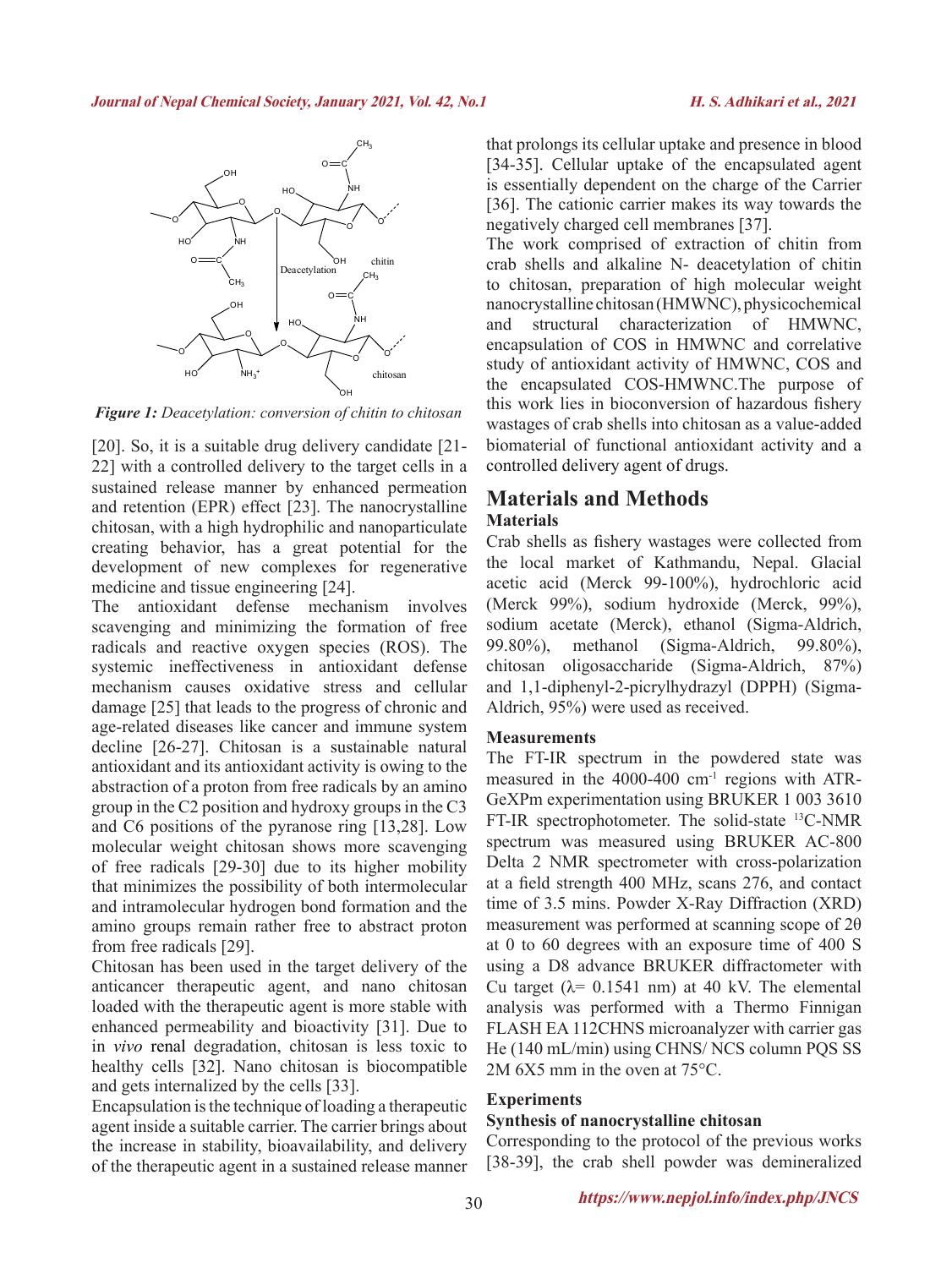and deproteinized into chitin, and crab shell chitosan was synthesized by alkaline deacetylation of chitin. Nanocrystalline chitosan was prepared with minor modification in the method given by Pighinelli *et al.* [24]. Crab shell chitosan (0.5 g) was dissolved in 100 mL of 1% acetic acid solution under stirring at 60 °C for 36 hours, and 5 mL of glycerol as a plasticizer was added. Sodium hydroxide solution was added under stirring till neutrality. The solution was allowed to stand at 5 °C for twenty-four hours, filtered and washed with 2 L of deionized water, and the residue of nanocrystalline chitosan was dried at room temperature.

### **Determination of degree of deacetylation (DDA)**  and molecular weight (M<sub>w</sub>)

The DDA of nanocrystalline chitosan was determined with Fourier Transform- Infrared (FT-IR) spectroscopic method using the equation.

$$
\text{DDA} = 100 - \left(\frac{A_{\text{1658}}}{A_{\text{1864}}}\right) \, 100 \, / 1.33
$$

where  $A_{1658}$ cm<sup>-1</sup> and  $A_{3364}$ cm<sup>-1</sup>are absolute heights of N-H stretch of amide  $(A_{NH})$  and hydroxyl absorption bands  $(A<sub>OH</sub>)$  respectively [40]. The absolute absorption heights were measured after the adoption of baselines corresponding to the amide and hydroxyl absorption peaks (figure 2).



*Figure 2: A portion of FT-IR spectrum of nanocrystalline chitosan with the adopted baselines for absolute heights measurement for determination of DDA*

Molecular weight  $(M_w)$  of nanocrystalline chitosan was determined as the viscosity average molecular weight with Mark-Houwink equation [41] through the intrinsic viscosity measurement using Ostwald's viscometer as standard [38,39].

### **Encapsulation of chitosan oligosaccharide**

Encapsulation of COS in HMWNC was carried out with a facile synthetic modification in the method of encapsulation of oregano essential oil in chitosan nanoparticles given by Hosseini *et al,* [42]. The lyophilized solution of nanocrystalline chitosan (1 mg) was added dropwise to 1 mL of chitosan oligosaccharide solution  $(1\% (w/v)$  in  $1\%$  acetic acid solution) with constant stirring for half an hour, ultrasonicated in an ice bath for 5 min, the opalescent solution was centrifuged for 30 min, and the residue obtained upon filtration was dried at 60 °C for 36 hours. The supernatant solution over the centrifuged mass of chitosan encapsulation was isolated and both were stored at 4 °C.

### **Antioxidant assay**

DPPH (1,1-diphenyl-2-picrylhydrazyl) radical scavenging activity was done according to the protocol of Brand William with slight modifications [43]. Test compounds were allowed to react with stable 1, 1-diphenyl-2-picrylhydrazyl free radical for half an hour at 37 °C. After incubation, the decrease in absorption was measured at 517 nm using a multiplate reader (EPOCH2, microplate reader, Biotek). Now the percentage of DPPH free radical scavenging activity was calculated by using the following formula:

Percentage scavenging  $= (A_0 - As)/A_0 \times 100$ 

where, Ao= absorbance of the DPPH, As= absorbance of the DPPH free radical solution containing the sample extract. Quercetin (Himedia) was used as a standard control. All experiments were performed in triplicate. The standard graph was plotted to take the concentration on the X-axis versus the percentage of scavenging activity on the Y-axis.

### **Results and Discussion General**

Exoskeletons and shells of crustaceans contain chitin with minerals (mainly  $CaCO<sub>3</sub>$ ) and protein. The appearance of brilliant white crystals of chitin after demineralization and deproteinization shows that crab shells are a major source of chitin. The crab shell chitosan was obtained as a high molecular weight chitosan with viscosity average  $M_{\odot}$  of 350 kDa and 66.92% DDA. The chitosan yield (31.4%) was close to the reported chitosan yield of 32.2% from crab shell wastes upon 2 h deacetylation with 40% sodium hydroxide solution in a solid/solvent ratio of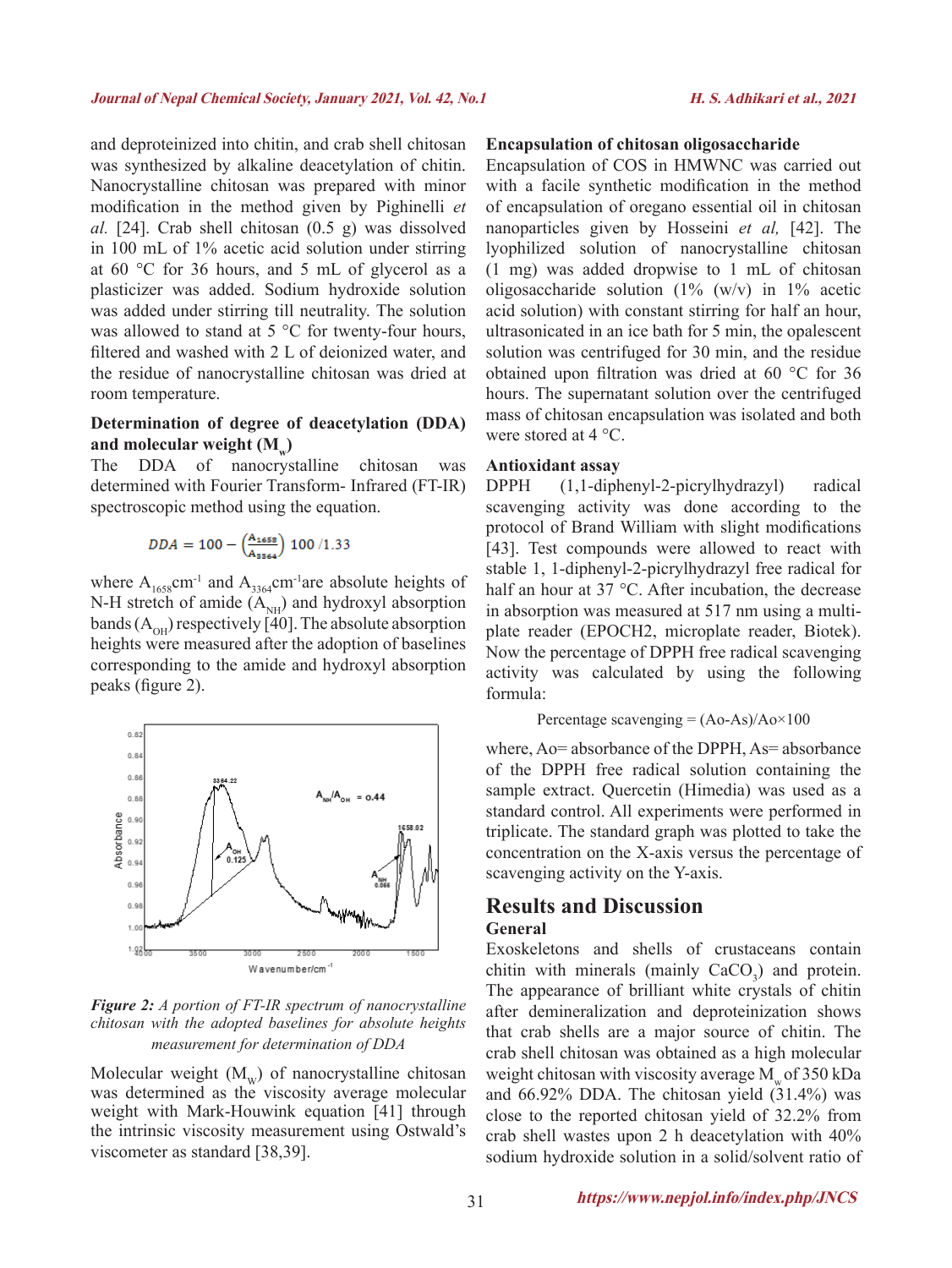### **Journal of Nepal Chemical Society, January 2021, Vol. 42, No.1****H. S. Adhikari et al., 2021**

1:10 (w/v) [44], but higher than crab chitosan yield of 16.7% reported upon 30 min deacetylation with 45% sodium hydroxide solution in a solid/solvent ratio of 1:10 (w/v) [45]. COS was commercially available as a yellow crystalline solid (figure 3a) soluble in water, and HMWNC was synthesized from crab shell as an off-white solid powder (figure 3b) insoluble in water and partially soluble in dimethyl sulfoxide (DMSO).



*Figure 3a: Image of COS Figure 3b: Image of HMWNC*

### **Fourier transform infrared (FT-IR) spectroscopy**

The FT-IR spectroscopy in the mid spectral region of 4000-400 cm-1 provides a convenient technique for a qualitative structural elucidation and determination of DDA in chitosan [46-49]. The overall FT-IR spectrum of chitosan resembles the spectrum of cellulose with additional characteristic bands attributed to acetamido and amino group vibrations [50]. The physicochemical and biological properties of chitosan; like crystallinity, hydrophobicity, degradation, and cell response are greatly dependent on DDA [51]. The FT-IR spectroscopic method of determination of DDA is limited by the possible inaccuracy caused by interferences due to humidity and impurities in the sample [49]. Normally, the increase in DDA causes a decrease in  $M_{\nu}$ , which brings about the variations in physicochemical and functional properties [44]. The DDA is affected by extraction conditions *viz*  temperature, chitin/ alkali concentration, reaction time, the particle size of chitin, and also the native source of chitin in nature [52-55].

The broadband in the FT-IR spectrum of crab shell chitosan (figure 4) corresponds tov $(O-H)$ stretch at  $3364$  cm<sup>-1</sup>,v(N-H)stretch at  $3273$  cm<sup>-1,</sup> and intramolecular hydrogen bonds [56]. The weak ν(aliphatic C-H)symmetric stretch at 3058cm-1 andν(aliphatic C-H) asymmetric stretch at 2873 cm-1 are characteristic peaks of polysaccharides. The presence of residual N-acetyl groups is confirmed by a sharp characteristicν(C=Oamide I) stretch at 1658 cm-1, ν(C=O amide II) stretch at 1560 cm-1and the stretching vibration of ν(C-N amide III) band at 1313

cm<sup>-1</sup>[56]. The broad peak at 1377 cm<sup>-1</sup> is attributed to symmetrical deformation vibration of C-H bonds of the methyl group. The medium absorption band at 1064 cm-1 and the sharp band at 1027 cm-1 correspond to C-O stretching [56]. The band at 894 cm-1 corresponds to the C-O-C symmetric skeletal stretching vibration of chitosan [56-57]. The lowering of ν(N-H amide) angular bending vibration to  $1560 \text{ cm}^{-1}$  in crab shell chitosan is indicative of a strong hydrogen bonding in nanocrystalline form [58].



*Figure 4: FT-IR spectrum of crab shell chitosan*

### **Solid-state 13C-NMR spectroscopy**

The structure with non-deacetylated chitin and chitosan units with a numbering of carbon atoms in the pyranose ring is shown in figure 5. Solid State <sup>13</sup>CNMR spectrum of crab shell chitosan (figure 6), used to characterize chitosan structure, showing the chemical shift  $(\delta)$  signals at 23.07 ppm (methyl) carbon of acetamido moiety), 57.50 ppm  $(C_2)$ , 60.92 ppm  $(C_6)$ , 75.70 ppm  $(C_3, C_5)$ , 83.45 ppm  $(C_4)$ , 104.57 ppm ( $C_1$ of pyranose ring carbons), and 174.23 ppm (C=O), was indicative of incomplete deacetylation [59]. The signals were in close agreement with the reported chitosan chemical shift (δ) signals at 24- 25 ppm (carbon atom of the methyl moieties of the acetamido groups), 57- 60 ppm  $(C_2)$ , 60- 63 ppm  $(C_6)$ , 76-78 ppm  $(C_3, C_5)$ , 84 ppm  $(C_4)$ , 106 ppm  $(C_1 \text{ of }$ pyranose ring carbons), and 178 ppm (attributed to C=O indicative of incomplete deacetylation) [60-61].

### **X-ray diffraction analysis**

Powder X-ray diffractogram of crab shell chitosan (figure 7) showed two crystalline reflection peaks at 9.5º and 19.6°, in close agreement with the reported peaks at 10° and 20º for chitosan oligosaccharide [44]. The particle size of chitosan (D) was 76 nm, as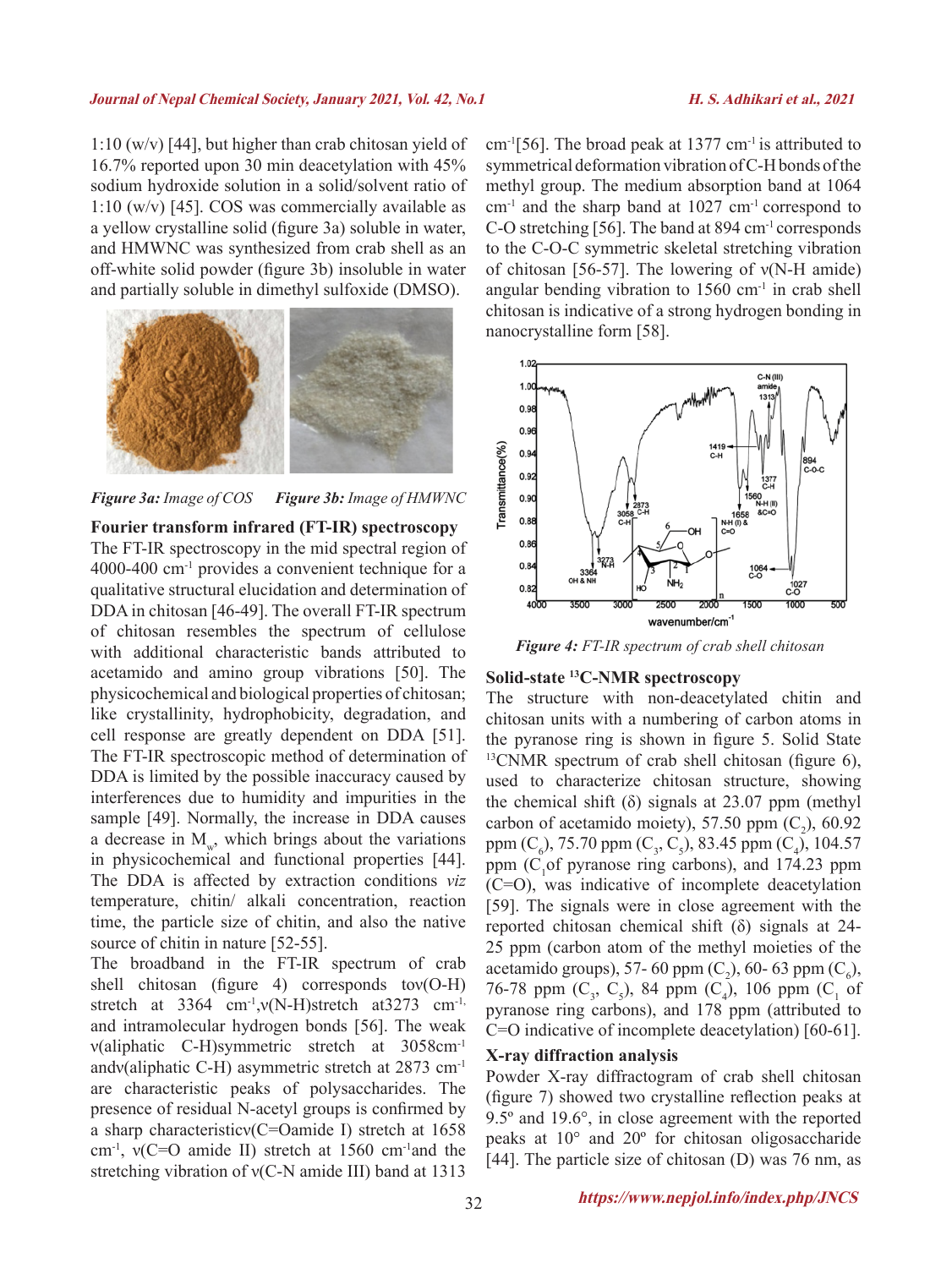

*Figure 5: Structure with non-deacetylated chitin and chitosan units with numbering of carbon atoms*

estimated with the help of *Debye-Scherrer* formula [62]. It was indicative of the aggregation of chitosan as a nano-based drug carrier system within the submicron range of <500 nm particle size [63].



*Figure 6: Solid-state 13C-NMR spectrum of crab shell chitosan*

The degree of crystallinity was 32.84%, calculated in terms of crystallinity index, with the help of formula

crystallinity index 
$$
=
$$
  $\frac{I_c - I_{am}}{I_c} \times 100$ 

where  $I_c$  (arbitrary unit) is maximum intensity of the crystalline peak at  $\sim$ 20° and  $I_{am}$  (arbitrary unit) is the intensity of amorphous diffraction at 12.6° for chitosan chain [64]. It showed substantial order of particles in crystalline form. The crystallinity of chitosan, though partially affected by the factors like a spatial hindrance, hydrophobic force, and  $\pi$ -π stacking [65], has been reported to be mainly dependent on DDA  $[66-70]$ .



 *in the pyranose ring Figure 7: Powder X-ray diffractogram of crab shell chitosan*

### **Elemental microanalysis**

For chitosan with 100% DDA, corresponding to the monomer structure of unit formula weight 161.15, calculated percentages of elements are C, 52.16; H, 9.38; N, 8.69. Elemental microanalysis of crab shell chitosan (66.92% DDA) with the percentages as C, 41.10; H, 6.00; N, 6.50 were in agreement with the reported values of elemental microanalysis of chitosan oligosaccharide (87% DDA) as C, 40.05; H, 6.41; N, 7.29 [65]. The values of the calculated C/N ratio of chitosan with 100% deacetylation, crab shell chitosan  $(66.92\% \text{ DDA}$  and M<sub>w</sub> 350 kDa), and commercial chitosan oligosaccharide (87% DDA, average  $M \leq$ 3000 Da) are 6.00:1, 6.32:1, and 5.49:1 respectively. The alkali concentration, reaction conditions, and presence of impurities have been reported to cause the lowering of the C/N ratio [44,71].

### **Encapsulation of chitosan oligosaccharide**

The entrapment of lyophilized solution of crab shell chitosan *viz.*HMWNC in COS solution (1% w/v in 1% acetic acid solution) showed a substantial loading of COS inside the high molecular weight chitosan carrier. The purpose of encapsulation lies in the formation of the ultrathin and uniform membrane to improve the bioactivity with the mass transfer of COS to the cells and aqueous phase bio adhesivity of protonated chitosan to undergo permeation through the negative cell surfaces *in vitro*. This process could bring about the transportation of chitosan through the epithelial surfaces to enhance its cellular bioavailability [28]. The encapsulated COS with low M<sub>w</sub>and more DDA could undergo more protonation and attraction to negatively charged cell surfaces to show higher cytotoxicity [5,72]. Conventional nanocarriers are eliminated from the systemic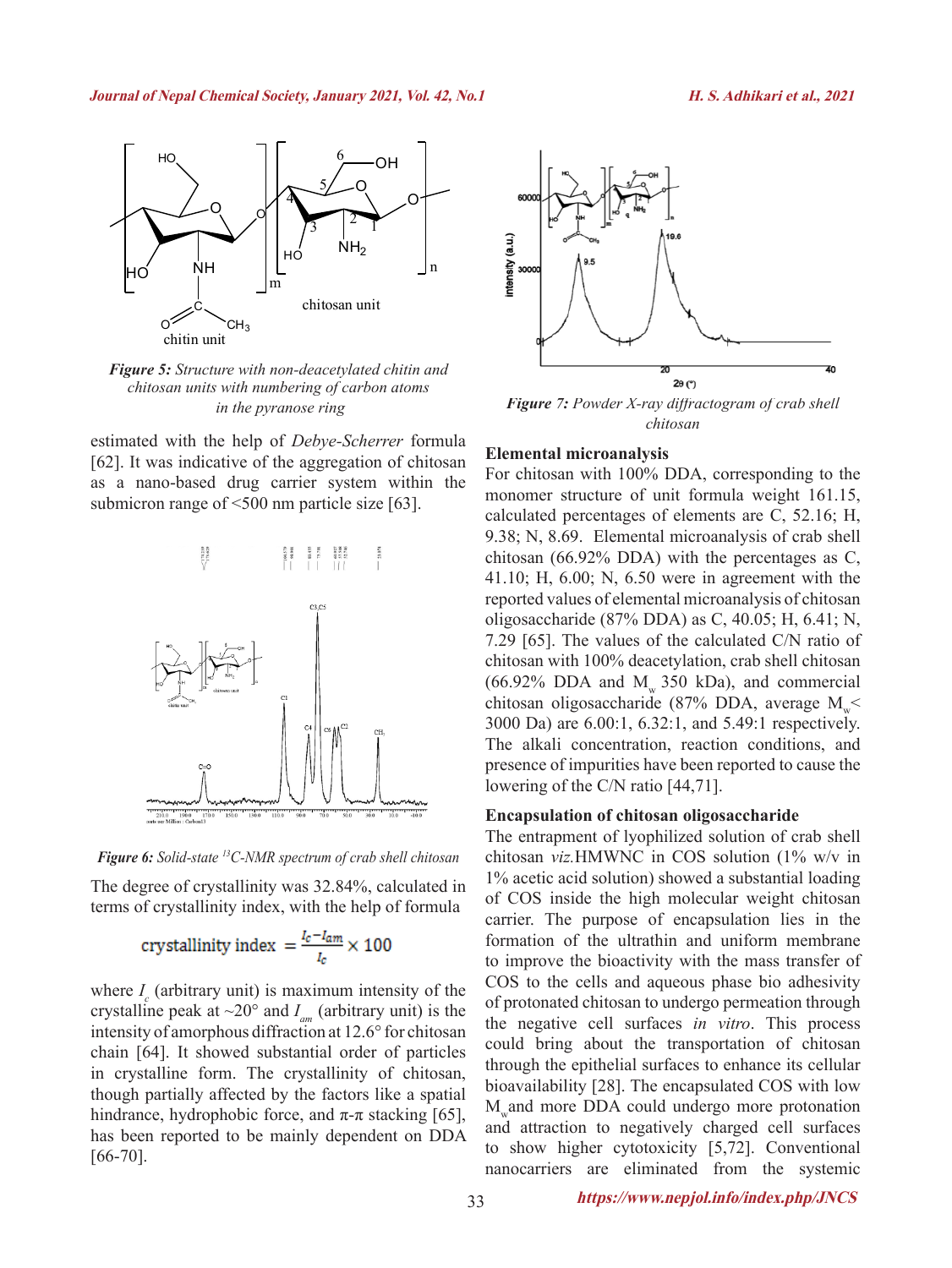circulation by the process of phagocytosis [73]. But, high molecular weight nanocrystalline chitosan, being a permeation enhancer and biocompatible carrier could prevent phagocytosis, and increase the targeting ability of encapsulated COS. Moreover, it is a positively charged material to be easily taken up by the negatively charged membranes [36] of the target cells. The smart designing of drug carriers is crucial towards an increase in cellular uptake, interaction and bioavailability, and targeted delivery of therapeutic materials [74].

### **Antioxidant activity**

Antioxidant profiles (figure 8) and the variation of antioxidant  $IC_{50}$  values (table 1) of HMWNC, COS, and COS-HMWNC showed that encapsulation was worthwhile towards the antioxidant enhancement.

*Table 1: Antioxidant (DPPH) activity of HMWNC, COS, and COS-HMWNC at 1000 μg/mL*

| $\mu$ and COD-THM $\mu$ ive at 1000 $\mu$ g/mL |                   |                   |
|------------------------------------------------|-------------------|-------------------|
| <b>Sample</b>                                  | <b>Inhibition</b> | $IC_{50} \pm SEM$ |
|                                                | $(\%)$            | $(\mu g/mL)$      |
| <b>HMWNC</b>                                   | >50               | NA                |
| COS                                            | >50               | <b>NA</b>         |
| COS-HMWNC                                      | 65                | $512.6 \pm 14.4$  |
| Quercetin <sup>b</sup>                         | 92                | $2.3 \pm 0.1$     |

 $SEM = Standard error of the mean at  $n=3$$ 

NA = not available /not tested because of less than 50% inhibition. Quercetin<sup>b</sup> was used as a standard for radical scavenging activity



*Figure 8: Antioxidant profiles of COS and COS-HMWNC*

The encapsulation COS-HMWNC showed a functional antioxidant activity (IC<sub>50</sub> = 512.6  $\mu$ g/ mL), in agreement with the reported  $IC_{50}$  of natural antioxidant chitosan at 500 μg/mL [75], with scavenging of free radicals (% RSC 65), whereas COS and HMWNC showed less than 50% RSC. The results of inhibition percentages showed that there was an increase in antioxidant activity with the increase in DDA, decrease in M<sub>w</sub> and encapsulation of COS with HMWNC as a carrier. The results are indicative of the assumption of encapsulated antioxidant material in minimum size with an increase in bioavailability and control release [76-78].

### C**onclusions**

High molecular weight nanocrystalline chitosan was obtained as a semi-synthetic natural product from fishery wastages of crab shells. Encapsulation of commercially available chitosan oligosaccharide with this product was found significant towards the enhancement of antioxidant activity. The cellular uptake of antioxidant chitosan *in vitro* was found to increase with the increase in DDA and decrease in  $M_{\dots}$ . The antioxidant activity is attributed to cellular uptake of the compound and its action towards scavenging of free radicals inside the cell. On this basis, cellular uptake for the net antioxidant function can be generally stated to be more in the samples with more DDA and less  $M_{w}$ . The study leaves the area of further investigation on the development of sustainable and functional antioxidants with cellular specificity and controlled release of nano encapsulated chitosan.

### **Acknowledgments**

We acknowledge Nepal Academy of Science and Technology (NAST), and Indian National Science Academy (INSA) for a research fellowship at Indian Institute of Science (IISc), Bangalore, India, and NAST in addition for Ph. D. fellowship to Hari Sharan Adhikari. We are thankful to Professor A. R. Chakravarty (IISc, Bangalore, India) and Dr. Yuba Raj Pokhrel (South Asian University, New Delhi, India) for their support to our work.

### **References**

- 1. A. Percot, C. Viton and A. Domard, Optimization of chitin extraction from shrimp shells, *Biomacromolecules*, 2003,**4**, 12-18.
- 2. F. Khoushab and M. Yamabhai, Chitin research revisited, *Marine Drugs*, 2010, **8**,1988–2012.
- 3. S. Pokhrel and P. N. Yadav, Functionalization of chitosan polymer and their applications, *Journal of Macromolecular Science, Part A*, 2019, **56**(5), 450-475.
- 4. Y. N. Gavhane, A. S. Gurav and A. V. Yadav, Chitosan and its applications: a review of literature, *International Journal of Pharmacy and*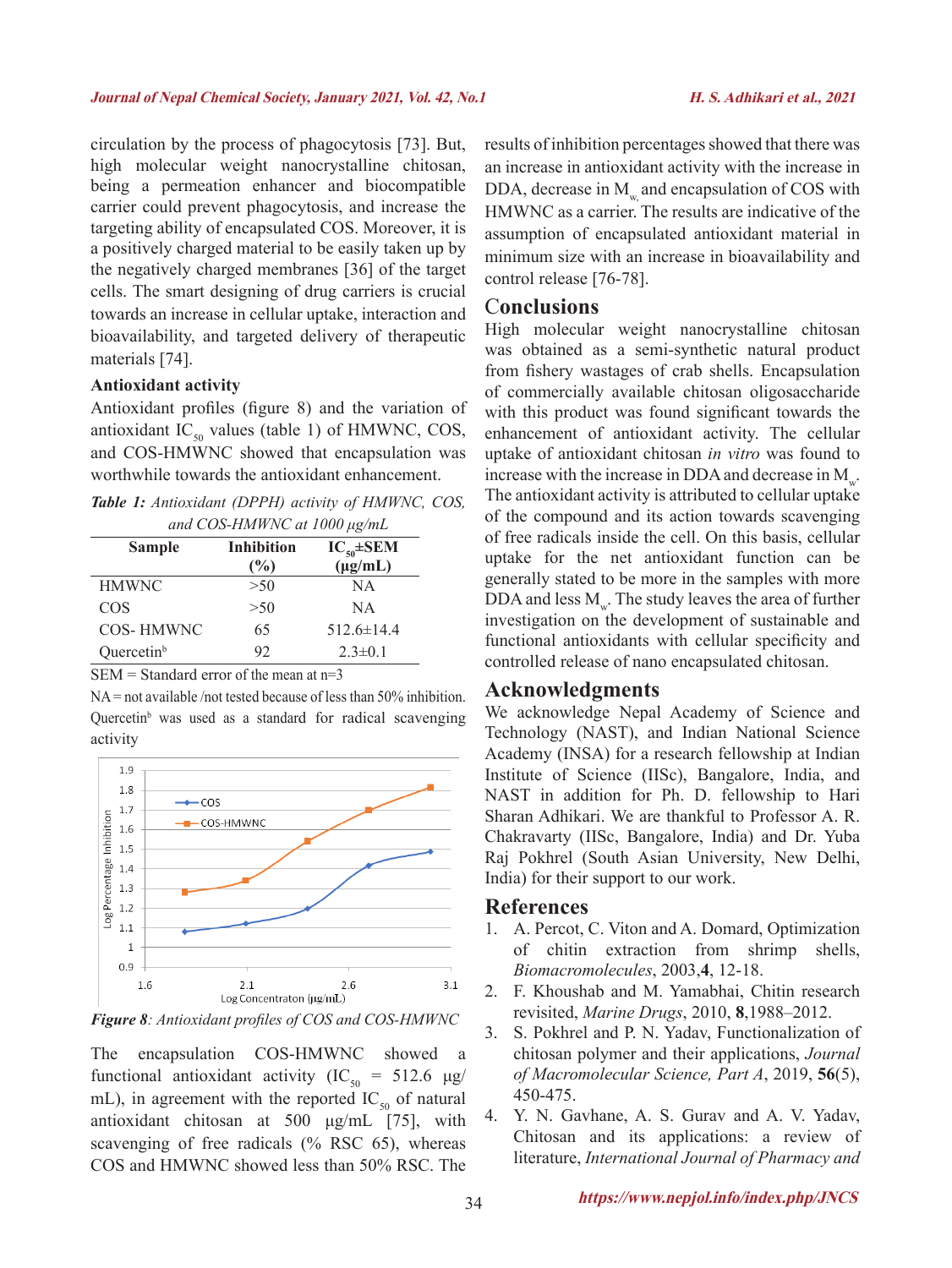*Biomedical Research*, 2013, **4** (1), 312-331*.*

- 5. J. K. Park, M. J. Chung, H. N. Choi, and Y.II Park, Effects of the molecular weight and the degree of deacetylation of chitosan oligosaccharides on antitumor activity, *International Journal of Molecular Sciences*, 2011, **12**, 266-277.
- 6. M. Günbeyaz, A. Faraji, A. Özkul, N. Purali, and S. Şenel, Chitosan-based delivery systems for mucosal immunization against bovine herpesvirus 1 (BHV-1), *European Journal of Pharmaceutical Sciences*, 2010, **41**, (3-4), 531–545.
- 7. Y. S. Wimardhani, D. F. Suniarti, H. J. Freisleben, S. I. Wanadiand M. A. Ikeda, Cytotoxic effects of chitosan against oral cancer cell lines is molecular-weight-dependent and cell-typespecific, *International Journal of Oral Research*, 2012, **3**, e1.
- 8. S. D. Ray, Potential aspects of chitosan as a pharmaceutical excipient, *Acta Poloniae Pharmaceutica*, 2011, **68** (5), 619–622.
- 9. A. M. M. Sadeghi, F. A. Dorkoosh, M. R. Avadi, M. Weinhold, A. Bayat, F. Delie, R. Gurny, B. Larijani, M. Rafiee-Tehrani and H. E. Junginger, Permeation enhancer effect of chitosan and chitosan derivatives: Comparison of formulations as soluble polymers and nanoparticulate systems on insulin absorption in Caco-2 cells, *European Journal of Pharmaceutics and Biopharmaceutics*, 2008, **70**(1), 270–278.
- 10. R. Gu, W. Sun, H. Zhou, Z. Meng, X. Zhu, Q. Tang, J. Dong, and G. Dou, The performance of a fly-larva shell-derived chitosan sponge as an absorbable surgical hemostatic agent, *Biomaterials*, 2010, **31**(6), 1270–1277.
- 11. J. H. Park, G. Saravanakumar, K. Kimand I. C. Kwon, Targeted delivery of low molecular drugs using chitosan and its derivatives, *Advanced Drug Delivery Reviews*, 2010, **62**(1), 28–41.
- 12. F. Martins, S. P. Facchi, H. D. Follmann, A. G. Pereira, A. F. Rubira and E. C. Muniz, Antimicrobial activity of chitosan derivatives containing *N*-quaternized moieties in its backbone: a review, *International Journal of Molecular Sciences*, 2014, **15**, 20800-20832.
- 13. H. S. Adhikari and P. N. Yadav, Anticancer activity of chitosan, chitosan derivatives, and their mechanism of action, *International Journal of Biomaterials*, 2018, **2018**, 1–29.
- 14. F. Lopez-Moya, M. F. Colom-Valiente, P. Martinez-Peinado, J. E. Martinez-Lopez, E.

Puelles, J. M. Sempere-Ortells and L. V. Lopez-Llorca,Carbon and nitrogen limitation increase chitosan antifungal activity in *Neurospora crassa* and fungal human pathogens, *Fungal Biology*, 2015, **119**, 154-169.

- 15. P. J. Park, J. Y. Je and S. K. Kim, Free radical scavenging activity of chitooligosaccharides by electron spin resonance spectrometry, *Journal of Agricultural and Food Chemistry*, 2003, **51**, 4624-4627.
- 16. L. K. Han, Y. Kimura and H. Okuda, Reduction in fat storage during chitin-chitosan treatment in mice fed a high-fat diet, *International Journal of Obesity and Related Metabolic Disorders*, 1999, **23**, 174-179.
- 17. M. N. V. Ravi Kumar, A review of chitin and chitosan application, Reactive and Functional Polymers, 2000, **46**(1), 1-27.
- 18. H. K. No and M. Y. Lee, Isolation of chitin from crab shell waste, *Journal of the Korean Society of Food Science and Nutrition*, 1995, **24** (1), 105– 113.
- 19. A. Wan, Q. Xu, Y. Sun and H. Li, Antioxidant activity of high molecular weight chitosan and *N,O*-quaternized chitosans, *Journal of Agricultural and Food Chemistry*, 2013, **61** (28), 6921-6928.
- 20. U. Gaur, S. K. Sahoo, T. K. De, P. C. Ghosh, A. Maitra and P. K. Ghosh, Biodistribution of fluoresceinated dextran using novel nanoparticles evading reticuloendothelial system, *International Journal of Pharmaceutics*, 2000, **202**(1-2), 1–10.
- 21. E. Lee, J. Lee, I.-H. Lee, M. Yu, H. Kim, S. Y. Chae and S. Jon, Conjugated chitosan as a novel platform for oral delivery of paclitaxel, *Journal of Medicinal Chemistry*, 2008, **51**(20), 6442–6449.
- 22. Y. Zhang, M. Huo, J. Zhou, D. Yu and Y. Wu, Potential of amphiphilically modified low molecular weight chitosan as a novel carrier for a hydrophobic anticancer drug: synthesis, characterization, micellization and cytotoxicity evaluation, *Carbohydrate Polymers*, 2009, **77**(2), 231–238.
- 23. H. Maeda, The enhanced permeability and retention (EPR) effect in tumor vasculature: the key role of tumor-selective macromolecular drug targeting, *Advances in Enzyme Regulation*, 2001, **41**, 189–207.
- 24. L. Pighinelli, M. F. Guimarães, C. M. Becker, G. Zehetmeyer, M. G. Rasia, D. S. Corrêa, R. L.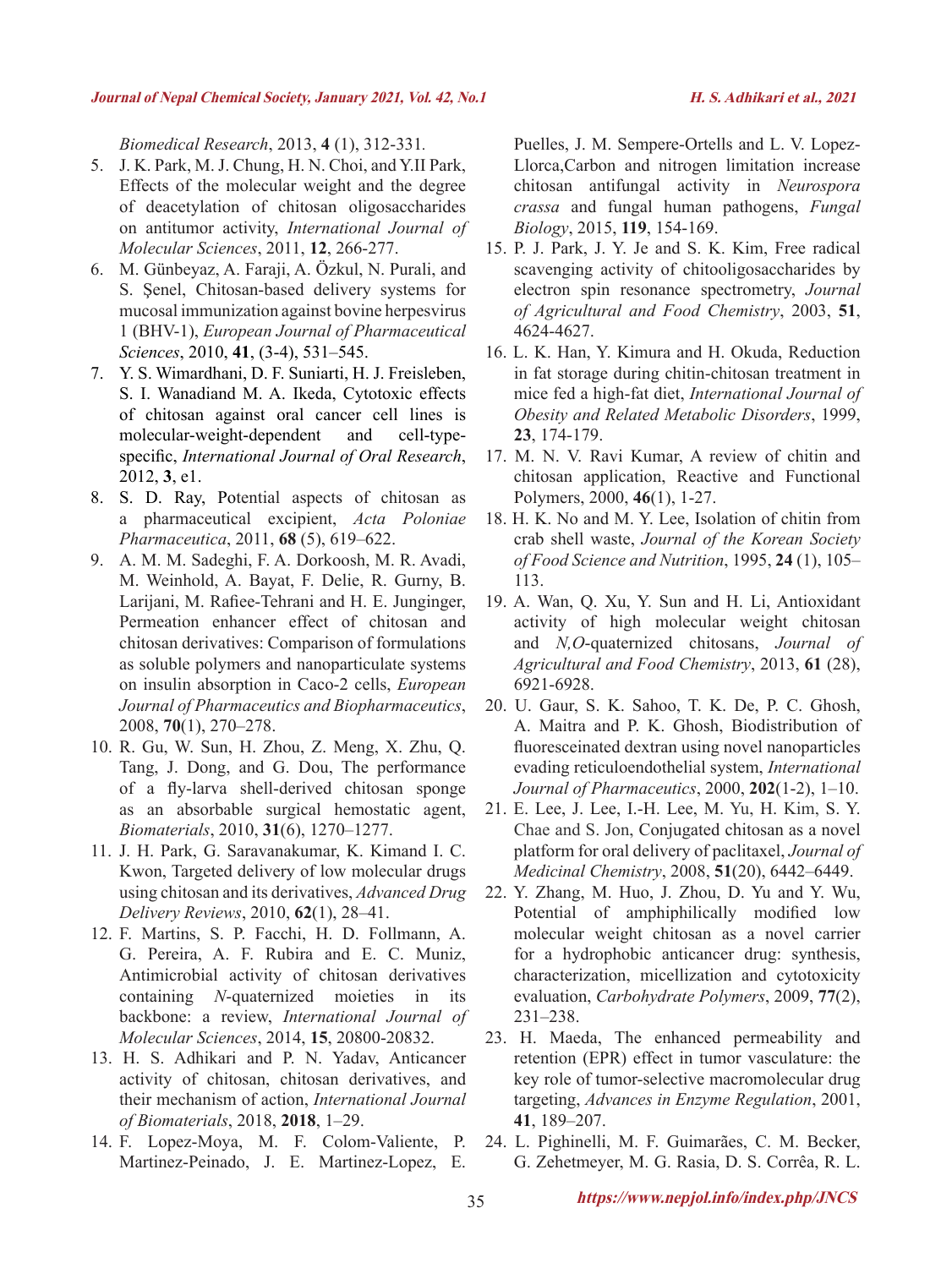Paz, B. G. Zannin, M. Kmiec, M. F. Tedesco, V. Reis, M. M. Silva, C. T. Feijó and C. C. Feistel, Structure and properties of nanocrystalline chitosan, *Journal of Applied Biotechnology and Bioengineering*, 2016, **1**(1), 13-20.

- 25. J. E. Kinsella, E. Frankel, B. German and J. Kanner, Possible mechanisms for the protective role of antioxidants in wine and plant foods: physiological mechanisms by which flavonoids, phenolics, and other phytochemicals in wine and plant foods prevent or ameliorate some common chronic diseases are discussed, *Food Technology (USA)*, 1993, **47**(4), 85–89.
- 26. B. Halliwell, R. Aeschbacht, J. Loligert, and O. I. Aruoma, The characterization of antioxidants, *Food and Chemical Toxicol*ogy, 1995, **33**(7), 601-617.
- 27. M. H. Gordon, Characterization of food-emerging methods, *Food Chemistry*, 1996, **57**(4), 587-588.
- 28. W. Xie, P. Xu and Q. Liu, Antioxidant activity of water–soluble chitosan derivatives, *Bioorganic and Medicinal Chemistry Letters*, 2001, **11**(13), 1699–1701.
- 29. K. W. Kim and R. L. Thomas, Antioxidative activity of chitosans with varying molecular weight, *Food Chemistry*, 2007, **101**, 308–313.
- 30. M.-T. Yen, J.-H. Yang and J.-L. Mau, Antioxidant properties of chitosan from crab shells, *Carbohydrate Polymers*, 2008, **74**, 840–844.
- 31. P. R. Kamath and D. Sunil, Nano-chitosan particles in anticancer drug delivery: an up-to-date review, *Mini Reviews in Medicinal Chemistry*, 2017, **17**(15), 1457–1487.
- 32. T. Kean and M. Thanou, Biodegradation, biodistribution and toxicity of chitosan, *Advanced Drug Delivery Reviews*, 2010, **62**(1), 3–11.
- 33. M. Malatesta, S. Grecchi, E. Chiesa, B. Cisterna, M. Costanzo and C. Zancanaro, Internalized chitosan nanoparticles persist for a long time in cultured cells, *European Journal of Histochemistry*, 2015, **59**(1), 61–65.
- 34. A. Kumari, S. K. Yadav, Y. B. Pakade, B. Singh and S. C. Yadav, Development of biodegradable nanoparticles for delivery of quercetin, *Colloids and Surfaces B*, 2010, **80**, 184-192.
- 35. A. Kumari, S. K. Yadav and S. C. Yadav, Biodegradable polymeric nano particles-based drug delivery systems, *Colloids and Surfaces B*, 2010, **75**, 1-18.
- 36. A. Verma and F. Stellacci, Effect of surface

properties on nanoparticle-cell interactions, *Small*, 2010, **6**(1), 12–21.

- 37. A. Muñoz Javier, O. Kreft, A. Piera Alberola, C. Kirchner, B. Zebli, A. S. Susha, E. Horn, S. Kempter, A. G. Skirtach, A. L. Rogach, J. Rädler, G. B. Sukhorukov, M. Benoit and W. J. Parak, Combined atomic force microscopy and optical microscopy measurements as a method to investigate particle uptake by cells, *Small*, 2006, **2**(3), 394–400.
- 38. R. Saud, S. Pokhrel and P. N. Yadav, Synthesis, characterization and antimicrobial activity of maltol functionalized chitosan derivatives, *Journal of Macromolecular Science, Part A*, 2019, **56**(4), 375-383.
- 39. M. K. Yadav, S. Pokhrel and P. N. Yadav, Novel chitosan derivatives of 2-imidazole carboxaldehyde and 2-thiophene carboxaldehyde and their antibacterial activity, *Journal of Macromolecular Science, Part A*, 2020, **57**(10), 703-710.
- 40. H. Struszczyk, Microcrystalline chitosan. I. Preparation and properties of microcrystalline chitosan, *Journal of Applied Polymer Science*, 1987, **33**(1), 177-189.
- 41. M. Terbojevidh and A. Cosani, Molecular weight determination of chitin and chitosan, in *Chitin Handbook (R. A. A. Muzzarelli, M. G. Peter, Ed.) European Chitin Society*, 1997, 87–101.
- 42. S. F. Hosseini, M. Zandi, M. Rezaei and F. Farahmandghavi, Two-step method for encapsulation of oregano essential oil in chitosan nanoparticles: Preparation, characterization and *in vitro* release study, *Carbohydrate Polym*ers, 2013, **95(**1), 50-56.
- 43. K. Khadayat, B. P. Marasini, H. Gautam, S. Ghaju and N. Parajuli, Evaluation of the alpha-amylase inhibitory activity of Nepalese medicinal plants used in the treatment of diabetes mellitus, *Clinical Phytoscience*, 2020, **6**(1), article no. 34.
- 44. M-T. Yen, J-H. Yang and J-L. Mau, Physicochemical characterization of chitin and chitosan from crab shells, *Carbohydrate Polymers*, 2009, **75**, 15-21.
- 45. H. K. No, S. H. Lee, N. Y. Park and S. P. J. Meyers, Comparison of physicochemical, binding, and antibacterial properties of chitosan prepared without and with deproteinization process, *Journal of Agricultural and Food Chemistry*, 2003, **51**(26), 7659-7663.

46. J. Brugnerottoa, J. Lizardi, F. M. Goycoolea, W.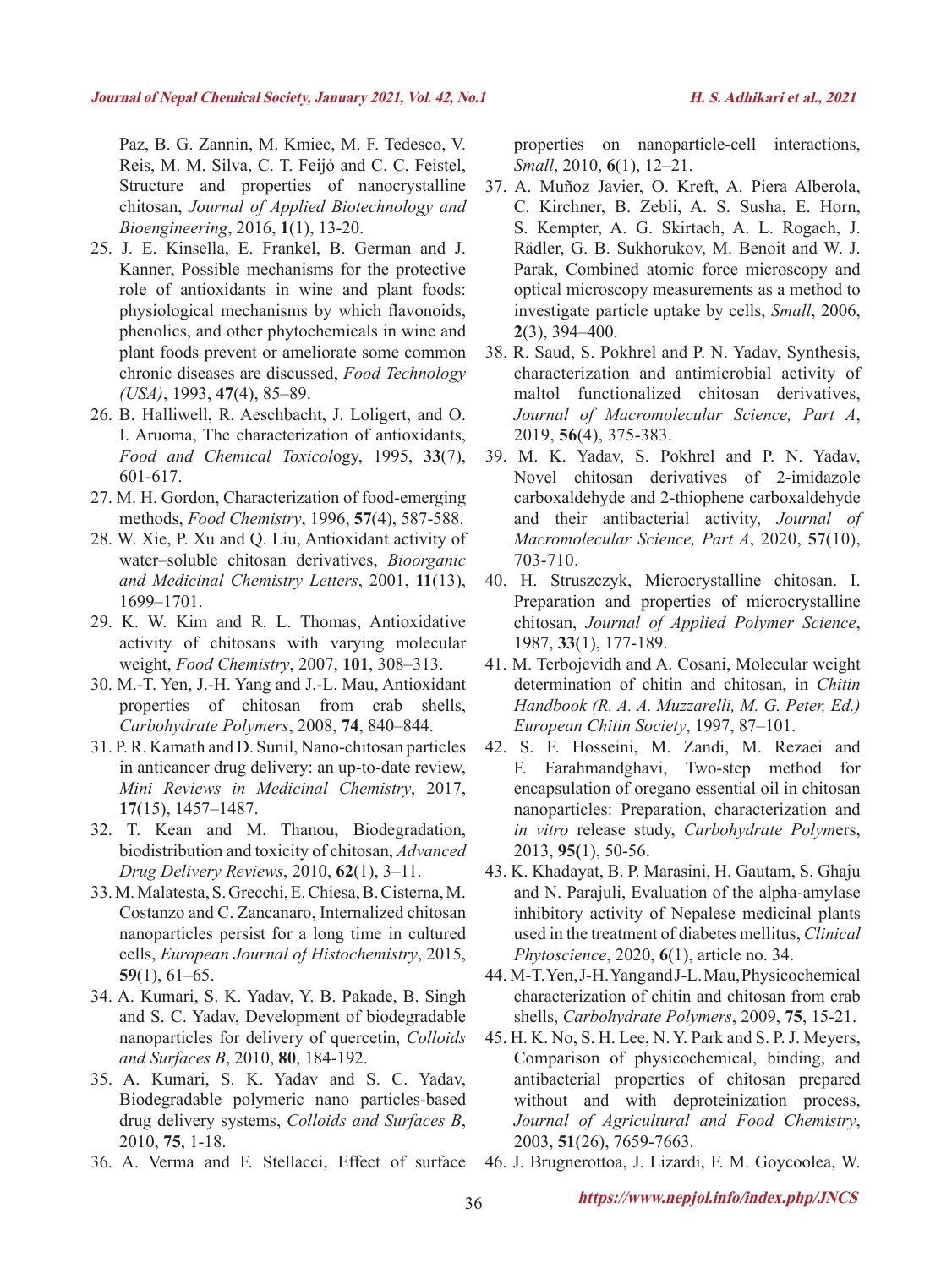Argüelles-Monal, J. Desbriѐres and M. Rinaudo, An infrared investigation in relation with chitin and chitosan characterization, *Polymer*, 2001, **42**(8), 3569-3580.

- 47. J. Majtán, K. Bíliková, O. Markovič, J. Gróf, G. Kogan and J. Šimúth, Isolation and characterization of chitin from bumblebee (*Bombus terrestris*), *International Journal of Biological Macromolecules*, 2007, **40**(3), 237- 241.
- 48. F. G. Pearson, R. H. Marchessault and C. Y. Liang, Infrared spectra of crystalline polysaccharides. V. Chitin, *Journal of Polymer Science*, 1960, **43**(141), 101-116.
- 49. M. R. Kasaai, The use of various types of NMR and IR spectroscopy for structural characterization of chitin and chitosan, In *Chitin, Chitosan, Oligosaccharides and Their Derivatives: Biological Activities and Applications, S. K. Kim, Ed.; CRC: Boca Raton,* 2011, 149-170.
- 50. Y. Brummer and S. W. Cui, Detection and determination of polysaccharides in food, In *Food Polysaccharides and Their Applications, A. M. Stephen, G. O. Phillips, P. A. Williams, Eds.; CRC: Boca Raton,* 2006, 675-712.
- 51. M. Rinaudo, Chitin and chitosan: properties and applications, *Progress in Polymer Science*, 2006, **31**(7), 603-632.
- 52. Q. Li, T. Dunn, E. W. Grandmaison and M. F. A. Goosen, Applications and properties of chitosan, *Journal of Bioactive and Compatible Polymers,* 1992, **7**, 370-397.
- 53. X. F. Guo, K. Kikuchi, Y. Matahira, K. Sakai and K. Ogawa, Water-soluble chitin of low degree of deacetylation, *Journal of Carbohydrate Chemistry*, 2002, **21**, 149-161.
- 54. S. V. Nemtsev, A. I. Gamzazade, S. V. Rogozhin, V. M. Bykova and V. P. Bykov, Deacetylation of chitin under homogeneous conditions, *Applied Biochemistry and Microbiology*, 2002, **38**, 521– 526.
- 55. H. Oh., Y. J. Kim, E. J. Chang and J. Y. Kim, Antimicrobial characteristics of chitosan against food spoilage microorganisms in liquid media and mayonnaise, *Bioscience, Biotechnology, and Biochemistry,* 2001, **65**, 2378–2383.
- 56. M. Fernandes Queiroz, K. Melo, D. Sabry, G. Sassaki and H. Rocha, Does the use of chitosan contribute to oxalate kidney stone formation? *Marine Drugs*, 2015, **13**, 141–158.
- 57. A. Pawlak and M. Mucha, Thermogravimetric and FTIR studies of chitosan blends, *Thermochimica Acta,* 2003, **396**, 153–166.
- 58. A. Rampino, M. Borgogna, P. Blasi, B. Bellichand A. Cesàro, Chitosan nanoparticles: preparation, size evolution and stability, *International Journal of Pharmaceutics*, 2013, **455**(1-2), 219–228.
- 59. A. A. De Angelis, D. Capitani and V. Crescenzi, Synthesis and 13C CP-MAS NMR characterization of a new chitosan-based polymeric network, *Macromolecules*, 1998, **31**, 1595–1601.
- 60. D. de Britto and O. B. G. Assis, A novel method for obtaining a quaternary salt of chitosan, *Carbohydrate Polymers*, 2007, **69**, 305–310.
- 61. Y. Qin, R. Xing, S. Liu, K. Li, X. Meng, R. Li, J. Cui, B. Li and P. Li, Novel thiosemicarbazone chitosan derivatives: preparation, characterization, and antifungal activity, *Carbohydrate Polymers*, 2012, **87**, 2664-2670.
- 62. A. Kucukgulmez, M. Celik, Y. Yanar, D. Sen, H. Polat and A. E. Kadak, Physicochemical characterization of chitosan extracted from *Metapenaeous stebbingi* shells, *Food Chemistry*, 2011, **126**, 1144–1148.
- 63. R. H. H. Neubert, Potentials of new nanocarriers for dermal and transdermal drug delivery, *European Journal of Pharmaceutics and Biopharmaceutics*, 2011, **77**(1), 1-2.
- 64. J. Kumirska, M. Czerwicka, Z. Kaczynski, A. Bychowska, K. Brzozowski, J. Thoming and P. Stepnowski, Application of spectroscopic methods for structural analysis of chitin and chitosan, *Marine Drugs*, 2010, **8**, 1567–1636.
- 65. N. Lomadze and H. J. A. Schneider, Chitosanbased chemo mechanical polymer triggered by stacking effects with aromatic effectors including amino acid derivatives, *Tetrahedron*, 2005, **61**, 8694–8698.
- 66. F. Feng, Y. Liu, B. Zhao and K. Hu, Characterization of half N-acetylated chitosan powders and films, *Procedia Engineering*, 2012, **27**, 718-732.
- 67. A. Di Martino, M. Sittinger and M. V. Risbud, Chitosan: a versatile biopolymer for orthopedic tissue engineering, *Biomaterials,* 2005, **26 (**30), 5983-5990.
- 68. E. Khor and L. Y. Lim, Implantable applications of chitin and chitosan, *Biomaterials*, 2003, **24** (13), 2339-2349.
- 69. J. D. Bumgardner, R. Wiser, P. D. Gerard, P. Bergin, B. Chestnutt, M. Marin, V. Ramsey, S. H.